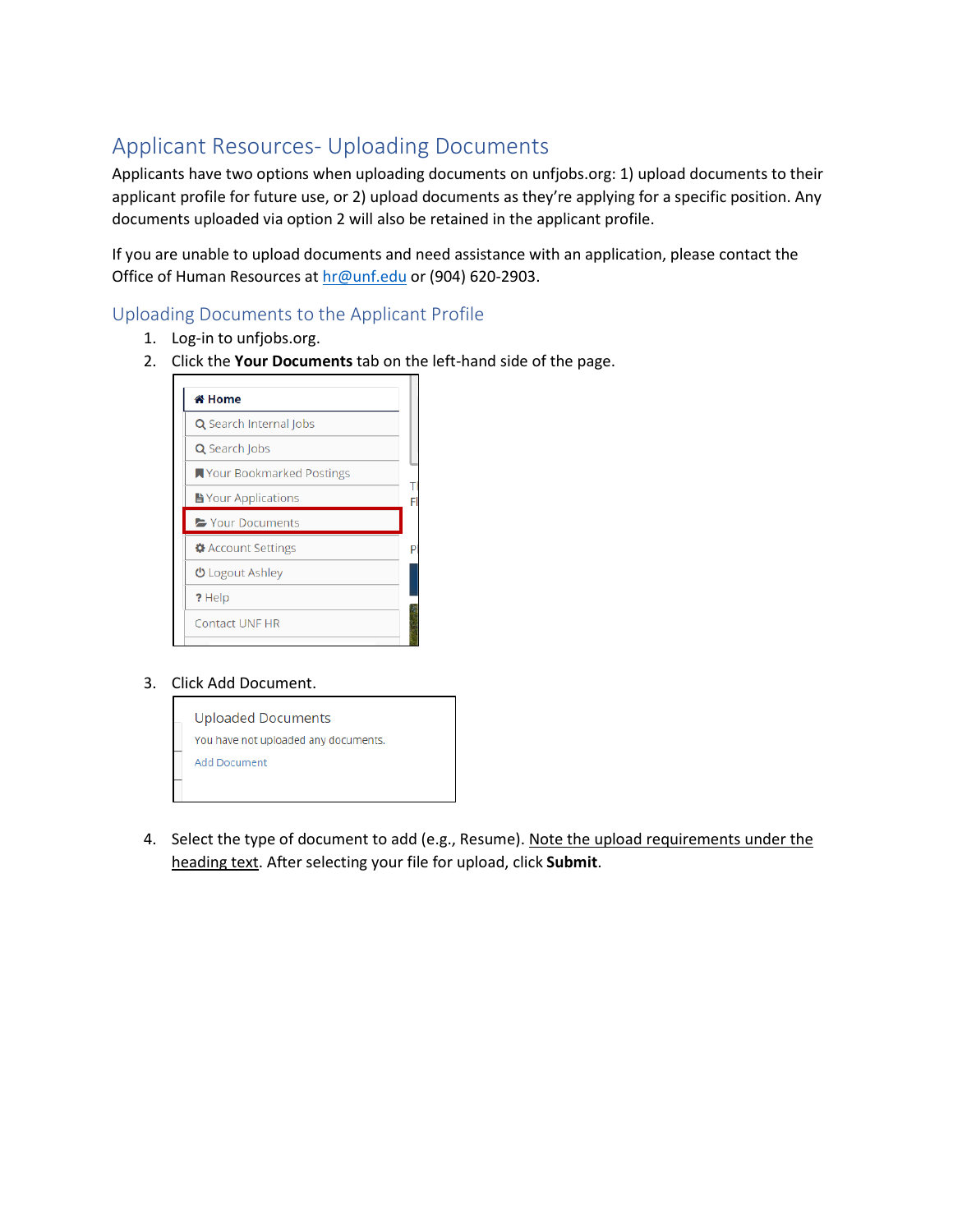| <b>Upload Resume</b>                                                                                                                                                                                                                                                                                                                   |  |  |  |  |  |  |  |
|----------------------------------------------------------------------------------------------------------------------------------------------------------------------------------------------------------------------------------------------------------------------------------------------------------------------------------------|--|--|--|--|--|--|--|
| . Upload a document in any of the following file formats: .doc, .docx, .pdf, .rtf, .rtx. txt, .tiff, .tif, .jpeg, .jpe, .jpg, .jpg, .xls, .xlsx<br>. If your document is not in one of the above formats, please convert it to a PDF before uploading it.<br>Encrypted or password-protected documents are not supported.<br>$\bullet$ |  |  |  |  |  |  |  |
| Name:                                                                                                                                                                                                                                                                                                                                  |  |  |  |  |  |  |  |
| Resume 04-28-21 12:04:42 (EDT)                                                                                                                                                                                                                                                                                                         |  |  |  |  |  |  |  |
| <b>Description (optional):</b>                                                                                                                                                                                                                                                                                                         |  |  |  |  |  |  |  |
|                                                                                                                                                                                                                                                                                                                                        |  |  |  |  |  |  |  |
| <b>File to Upload:</b>                                                                                                                                                                                                                                                                                                                 |  |  |  |  |  |  |  |
| Choose File   No file chosen                                                                                                                                                                                                                                                                                                           |  |  |  |  |  |  |  |
| <b>Alternatives</b>                                                                                                                                                                                                                                                                                                                    |  |  |  |  |  |  |  |
| Write Resume                                                                                                                                                                                                                                                                                                                           |  |  |  |  |  |  |  |
| <b>Submit</b>                                                                                                                                                                                                                                                                                                                          |  |  |  |  |  |  |  |
|                                                                                                                                                                                                                                                                                                                                        |  |  |  |  |  |  |  |

5. A green bar will appear indicating your document was successfully uploaded.



6. Navigate back to the **Your Documents** tab. Your uploaded documents will be available to view and remove (if needed).

| <b>Uploaded Documents</b><br><b>Add Document</b>               |
|----------------------------------------------------------------|
| Resume                                                         |
| Resume 04-28-21 12:04:42 (EDT)   added April 28, 2021   Remove |

## Uploading Documents to an Application

- 1. Log-in to unfjobs.org.
- 2. If you have an application in draft, select the **Your Applications** menu button on the left-hand side of the page. From within this tab, click the edit button next to the drafted application. If you have not applied, locate a position and select "Apply for this Job."

| 좀 Home                        |  |
|-------------------------------|--|
| <b>Q</b> Search Internal Jobs |  |
| Q Search Jobs                 |  |
| ■ Your Bookmarked Postings    |  |
| ■ Your Applications           |  |
| Your Documents                |  |
| <b>A</b> Account Settings     |  |
| <b>心</b> Logout Ashley        |  |
| ? Help                        |  |
| <b>Contact UNF HR</b>         |  |
|                               |  |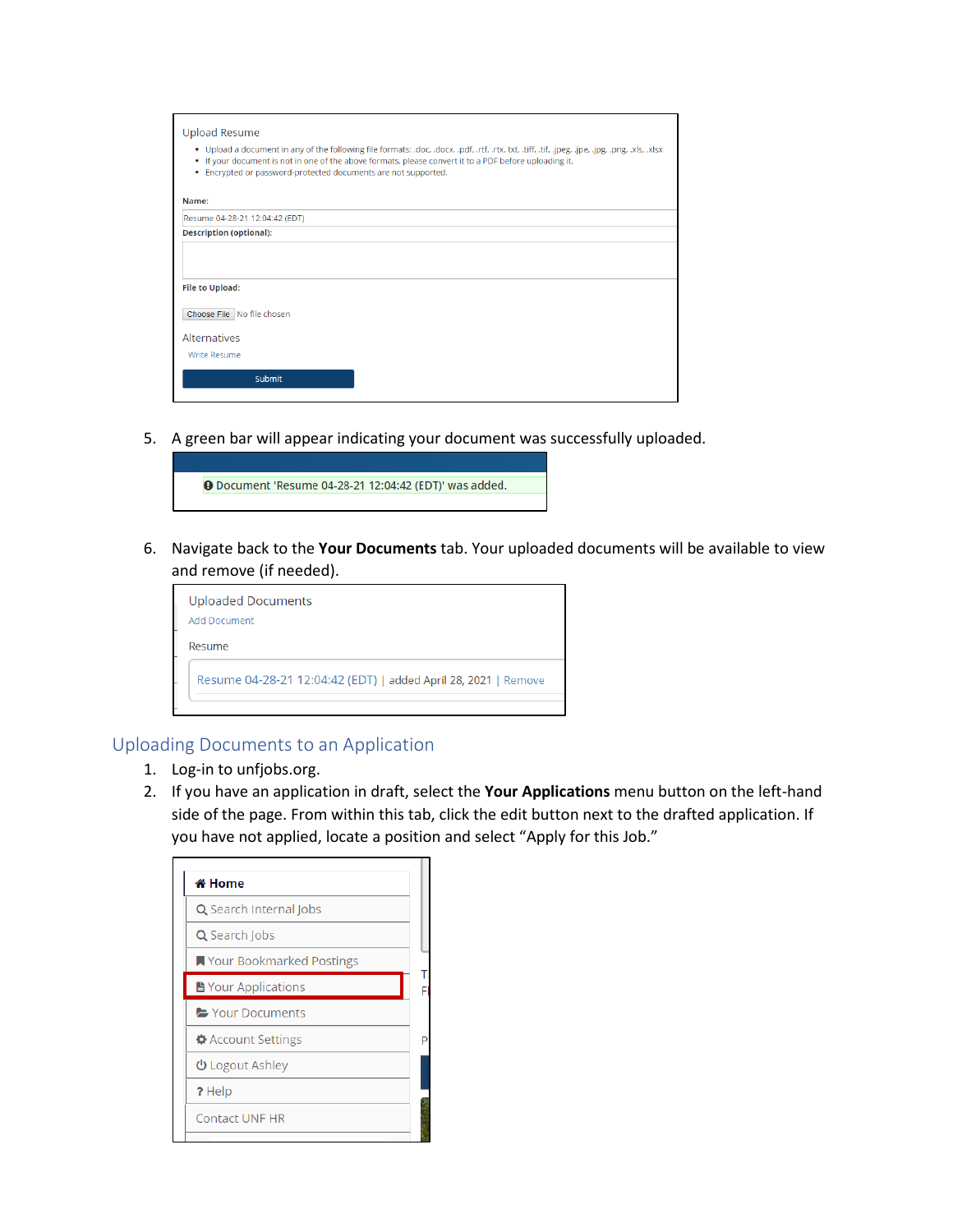3. From within the Application, navigate to the **Documents Needed to Apply** section. Documents in this section will need to be successfully uploaded in order for you to submit your application



4. All required documents will appear as separate blue buttons. In the example below, there are two required documents: 1) Resume and 2) Cover Letter/Letter of Interest.



5. If you have previously uploaded a document of the same type, you will see an option to "Use Previously Uploaded Resume." If not, simply click Choose File and identify your document.



6. Once a file has been added, click **Add to my Application**.